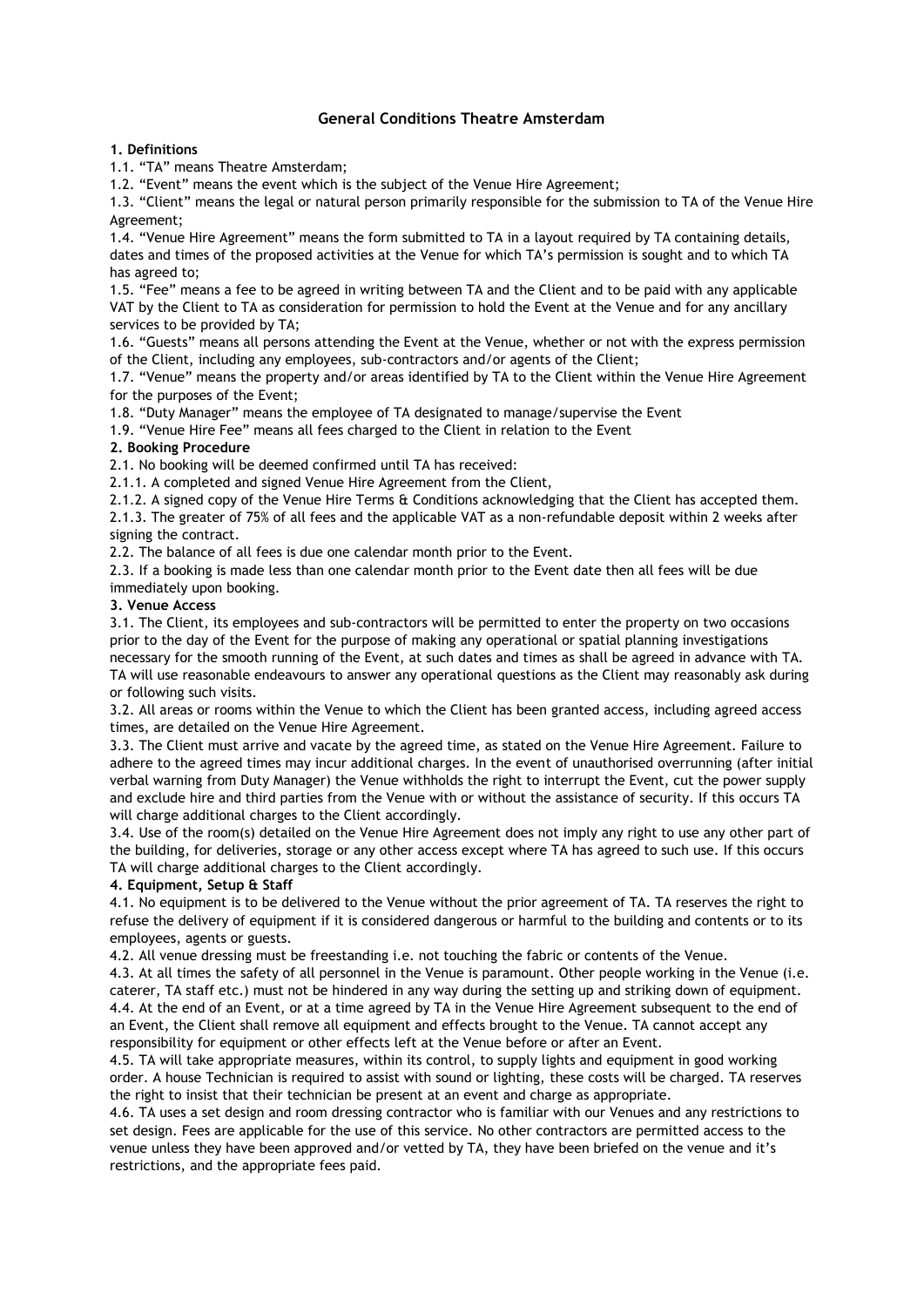4.7. The Client agrees to use the equipment belonging to the Venue in a safe manner and return it in good working order. Where equipment is damaged charges will be made to Client.

4.8. The Client must ensure that any wooden structures brought onto the premises are Class 1 and that all drapes and soft settings and props are fireproofed. TA reserves the right to refuse the use of any equipment or props.

4.9. The Venue must be clear of all the Client's property and in a clean and useable condition by the time stated on the Venue Hire Agreement. Failure to comply with this may result in TA disposing of the property and charging the Client for expenses incurred.

4.10. Use of any non-TA Event staff is subject to TA discretion and vetting. Reasonable expenses incurred will be charged to the client.

4.11. The number of staff provided for an Event will be determined by TA and charged to the Client accordingly to ensure the smooth running of the Event.

#### **5. The Event**

5.1. The times of the Event are set out in the Venue Hire Agreement. Bar service must finish 30 minutes prior to the end of the permit. On weekdays this is 01:00 AM and on Weekends this is 03:00 AM. Extra opening hours can be arranged – this needs to be addressed by the booking and can be declined.

5.2. The Client will not invite or permit more than the agreed number of Guests to attend the Event. 5.3. The Client must supply to TA at least 24 hours in advance of the commencement of the Event a list of anticipated Guests in such cases where TA has specifically requested this information.

5.4. TA, its representatives, employees or agents reserve the right to: a) refuse entry to any persons who are in the opinion of TA posing a safety or security risk at or in the vicinity of the Property during, immediately prior to or immediately following the Event; and b) request proof of invitation or identification from each or any Guest, without which entry to the Property may be refused.

5.5. At the time of booking the Client must appoint a Named Organiser to be the sole point of contact for the Duty Manager. The Named Organiser must remain in the Venue throughout the Event to liaise with the Duty Manager in monitoring the Event and to accomplish an orderly departure of guests.

5.6. The Client will ensure that all Guests leave the Venue quietly and that no disturbance is caused to local residents or business as a result of the departure of Guests from the Event at any time; and that all Guests leave the Venue no later than 15 minutes after the scheduled end of the Event.

#### **6. Right Of Entry & Good Order**

6.1. The right of entry to all parts of the Venue is reserved at all times to TA and its officials and employees and any other persons authorised by it.

6.2. The Client shall be responsible that good order is kept in the Venue and TA reserves the right to terminate any Event not properly conducted.

6.3. The assessment of the conduct of an Event rests with the Duty Manager and he has full authority to act on behalf of TA.

6.4. The Client and Guests must conduct themselves in a responsible manner with due consideration to any other Guest, Venue staff or their agents, visitors or members of the public.

6.5. The Client and their Guests must refrain from any behaviour, which would bring the Venue into disrepute or cause discomfort/risk to others.

6.6. The Client has an obligation to tell all Guests about these terms and conditions, to give them details and ensure they comply with them. It is a condition of the Booking that the Client accepts the terms and conditions and has made all Guests who are party to the Event aware of them. Each Guest must individually agree to comply with the terms and conditions. The Venue will enforce the terms and conditions against Guests individually where relevant.

## **7. Food and Beverages**

7.1. The sale and/or supply of alcohol is the sole right of TA and no exceptions to this will be given. No alcohol of whatever description or associated beverages may be brought onto the premises at any time or for any purpose except where the Venue Hire Agreement stipulates otherwise.

7.2. Any stock including beverages and food purchased by the Client prior to the Event and remaining after the conclusion of the Event may be taken away immediately after the Event or at a time agreed to in the Venue Hire Agreement. Stock contained within TA property must be decanted only into suitable sealable and sterile containers. Perishable items should be consumed within 24 hours.

7.3. Drinks Packages are defined as follows:

7.3.1. Dutch Assortment Package: Heineken draft beer 5% & 0.0%, current house wine, soft drinks, coffee, tea and juices.

7.3.2. International Assortment: Heineken draft beer 5% & 0.0%, current house wine, soft drinks, coffee, tea and juices. Foreign spirits like vodka, rum, gin, whiskey.

7.3.3. All drinks packages and products are subject to availability.

7.4. Unless stipulated in the Venue Hire Agreement, TA or TA's designated contractor(s) shall have the exclusive right to sell and/or supply food and/or beverages within the Venue.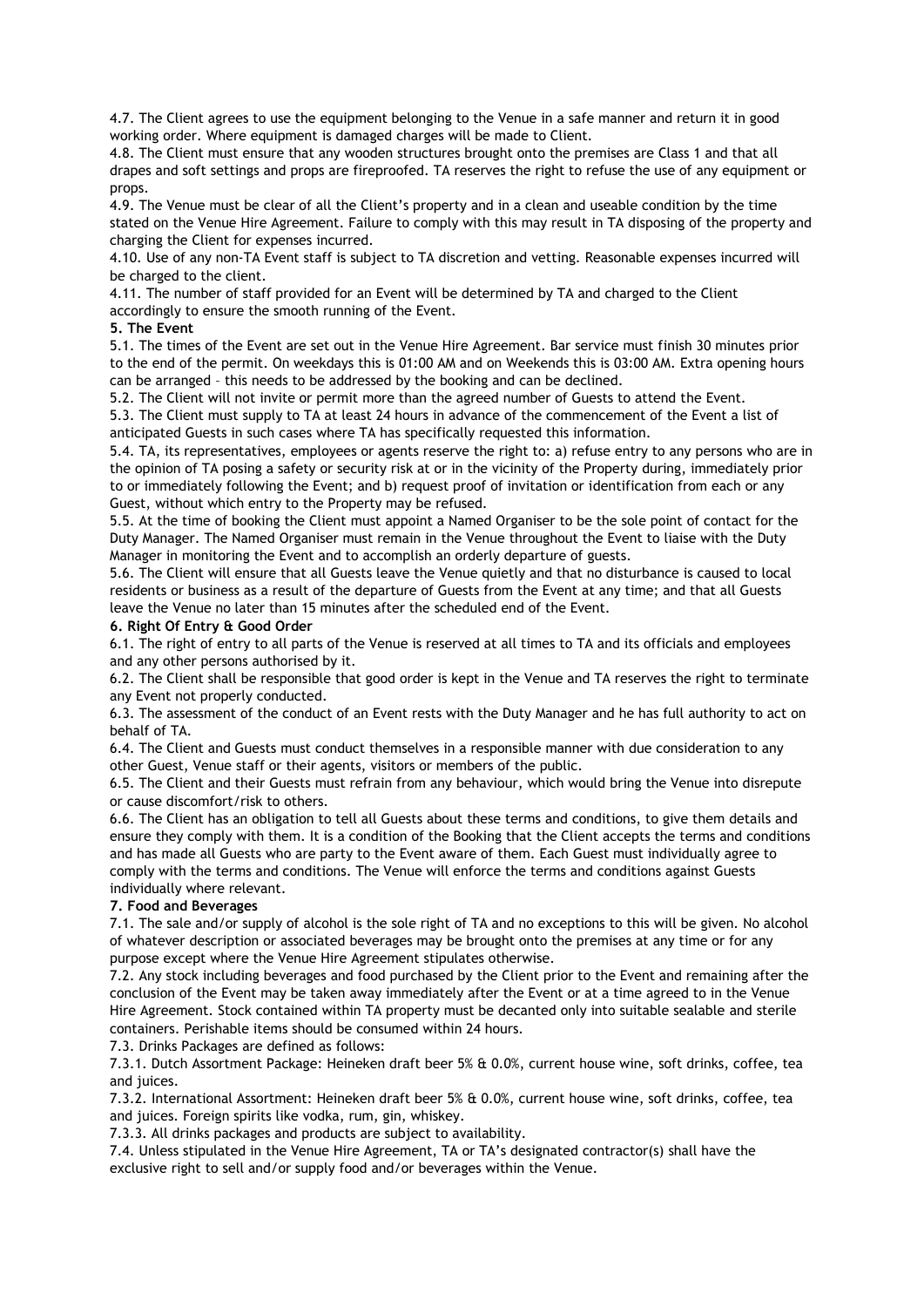7.5. Caterers and other contractors are subject to availability and TA reserves the right to amend the choice of contractor.

7.6. A fee to cover vetting, administration and management of a non-TA caterer will be applied and detailed on the Venue Hire Agreement.

7.8. The number of people for whom catering is to be provided shall be set out in the Venue Hire Agreement. TA will endeavour to accommodate any requests for amendment to this number. Amendments may incur a fee and TA and it's contractors reserve the right to refuse any such amendments.

7.9. Only TA staff are allowed access to the back bar area.

## **8. Event Amendments**

8.1. Any changes to the times of the Event must be requested before a booking is confirmed. Extensions to hire times incur additional charges.

8.2. TA reserves the right to substitute food and/or drink products specified in the Venue Hire Agreement with similar products. TA will make reasonable endeavours to inform the Client of any such changes.

8.3. Any additional services requested by the Client will incur relevant fees.

8.5. Any additional services provided by TA with or without consultation of the Client on the grounds of Health & Safety and Security will be charged to the Client.

8.6. TA reserves the right to use their preferred suppliers or contractors for any services.

8.7. The Client will agree to a run sheet with respect to the running of the Event no less than one calendar month prior to the commencement of the Event. Any amendments to this run sheet must be agreed to in writing by TA.

# **9. Purpose Of The Event**

9.1. The Client must fully and fairly represent the purpose for which the Venue is required. Any misrepresentation may result in cancellation of the Event at any time by TA. Under no circumstances may the Client sub-let or further offer for hire any of the Venue booked.

9.2. Planned sponsorship of the Event must be fully disclosed prior to booking and will be allowed only with full agreement by TA and as stipulated in the Venue Hire Agreement.

## **10. Publicity and Media**

10.1. The Client will not publish, circulate or distribute any advertisement or publicity material relating to the Event or the location of the Event without obtaining the prior written approval of TA for the form and content of such advertisement or publicity material;

10.2. The Client will not disclose to any third party the existence of any contract into which it enters with TA and will not use or authorise the use of the name "Theatre Amsterdam" or any of its intellectual property in any publication whether electronic or in hard copy other than in connection with the production, circulation or distribution of advertising or publicity material for the Event which shall for the avoidance of doubt require TA's consent in accordance with section 10.1 of these terms and conditions;

## **11. Cancellations**

11.1. All payments to TA in respect of an Event are non-refundable and will be transferred to a cancellation fee in the event of a full or partial cancellation or postponement.

11.2. Cancellation policy:

- In case of Cancellation more than 3 months before the said time, the Customer is obliged to pay 25% of the Reservation Value to TA.
- In case of Cancellation more than 2 months before the said time, the Customer is obliged to pay 50% of the Reservation Value to TA.
- In case of Cancellation more than 1 month before the said time, the Customer is obliged to pay 75% of the Reservation Value to TA.
- In case of Cancellation more than 14 days before the said time, the Customer is obliged to pay 100% of the Reservation Value to TA.

11.3. If a confirmed booking is postponed, transfer of the deposit against cancellation fees may be agreed at the sole discretion of TA.

11.4. If TA secure another booking in respect of the date of a cancelled Event up to 50% of the cancellation fee may be refunded to the Client once reasonable deductions for costs incurred by TA have been deducted.

11.5. TA properly and reasonably reserves the right to cancel or terminate wholly or in part any booking at any time and for any reason including, but not limited to, the following:

11.5.1.If the Client becomes bankrupt or insolvent or enters into liquidation or receivership

11.5.2.If the Client is more than 14 days in arrears in respect of payments due to the Venue in respect of previous and/or current bookings or part(s) thereof.

11.5.3.If the booking might, in TA's reasonable opinion, prejudice the reputation of the Venue or TA.

11.5.4.If the behaviour of the Client or Guests (whether as individuals or as a group) is deemed by the Venue to be unacceptable. Partial termination could result in a number of Guests being asked to leave the Venue.